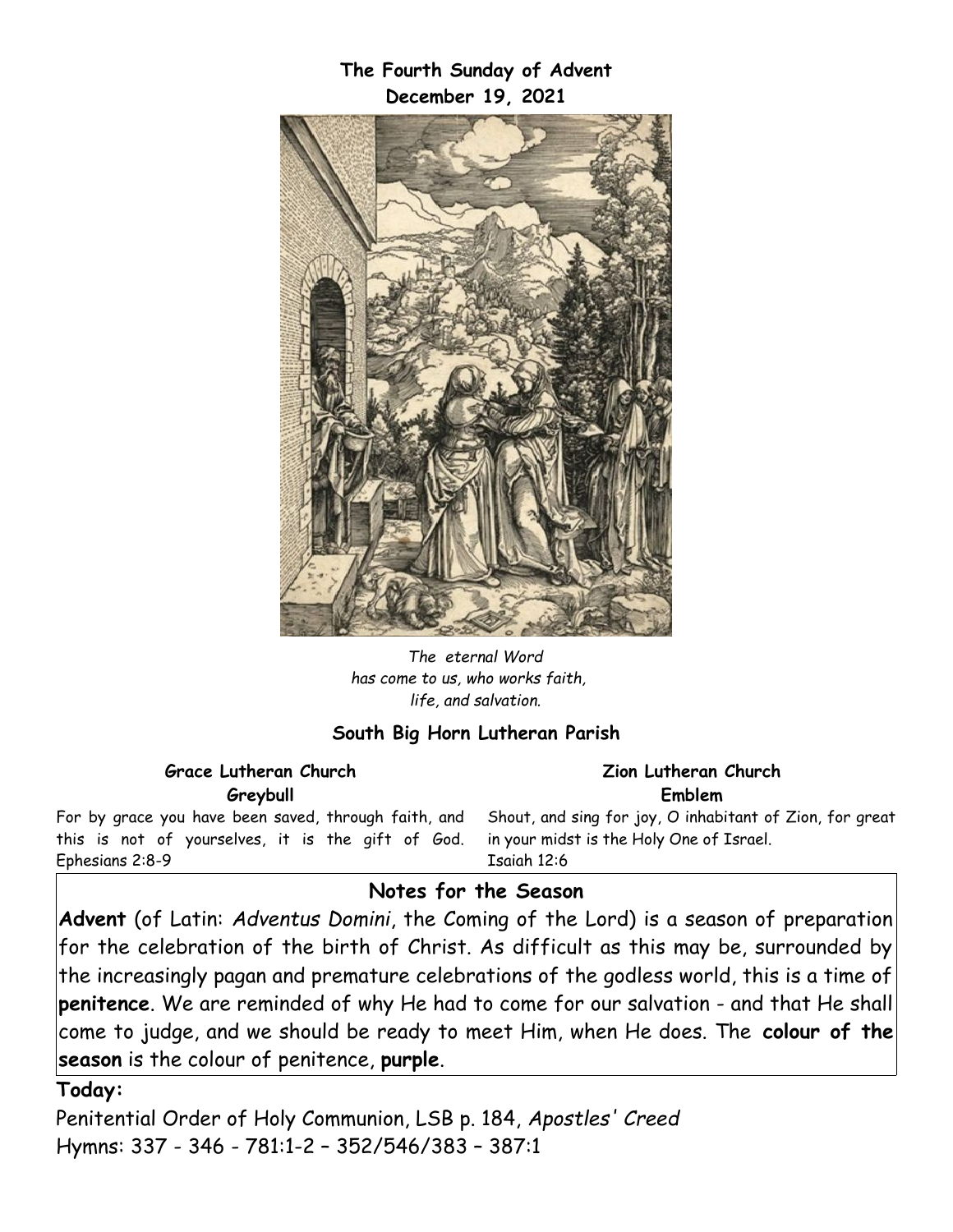## **About Holy Communion**

In the Sacrament we are made one with the risen Christ, and with each other. According to Holy Scripture, oneness in faith and confession is a precondition for such unity. As such, only Christians who share our faith and confession, and who therefore belong to congregations in the fellowship of the Lutheran Church-Missouri Synod, will commune in our church. **Visitors wishing to receive the sacrament** - please speak with Pastor prior to the service. We ask that our guests be respectful of our faith. **We sincerely welcome our visitors**; we assure you that we uphold this practice *also* out of concern for *your* spiritual welfare, and that our Pastor would love to study Scripture with you and help you embrace the full counsel of God, so that we can celebrate the Sacrament in a manner pleasing to God and beneficial for us all.

## **Just so we do not forget:**

I believe that I cannot by my own reason or strength believe in Jesus Christ, my Lord, or come to Him; but the Holy Spirit has called me by the Gospel, enlightened me with His gift, sanctified and kept me in the true faith. In the same way He calls, gathers, enlightens, and sanctifies the whole Christian Church on earth and keeps it with Christ in the one true faith. In this Christian Church He daily and richly forgives all my sins and the sins of all believers. *Of the Small Catechism*

**This is our faith** *– from the Confessions of our Church*

Therefore, we must constantly maintain this point: God does not want to deal with us in any other way than through the spoken Word and the Sacraments. Whatever is praised as from the Spirit - without the Word and Sacraments - is the devil himself. Even to Moses God chose to appear through the burning bush and the spoken Word. No prophet, neither Elijah nor Elisha, received the Spirit without the Ten Commandments or the spoken Word. John the Baptist was not conceived without the word of Gabriel coming first, nor did he leap in his mother's womb without Mary's voice.

# *Of the Smalcald Articles*

**Thank you – again -** to all who request that Thrivent Choice Dollars go to our churches. We have been informed that Zion has recently received another \$ 22. The money will be kept on a special account, where it will be available to us, should a special need arise; and where, in the meantime, it will earn us good interest.

**Bring your receipts from Lynn's to Church**. For every bundle of receipts for purchases of \$ 10,000 we collect, Lynn's will give us \$ 100 for the LMWL at Grace. At this time we have received our first \$ 100, handed in the batch for the next, and are well on our way into putting the third together.

**Christmas Eve Worship** at Grace on Christmas Eve (sorry, if that is confusing!) at 4 pm. **Christmas Eve Worship** at Zion on Christmas Eve (sorry, again, if that is confusing!) at 6 pm.